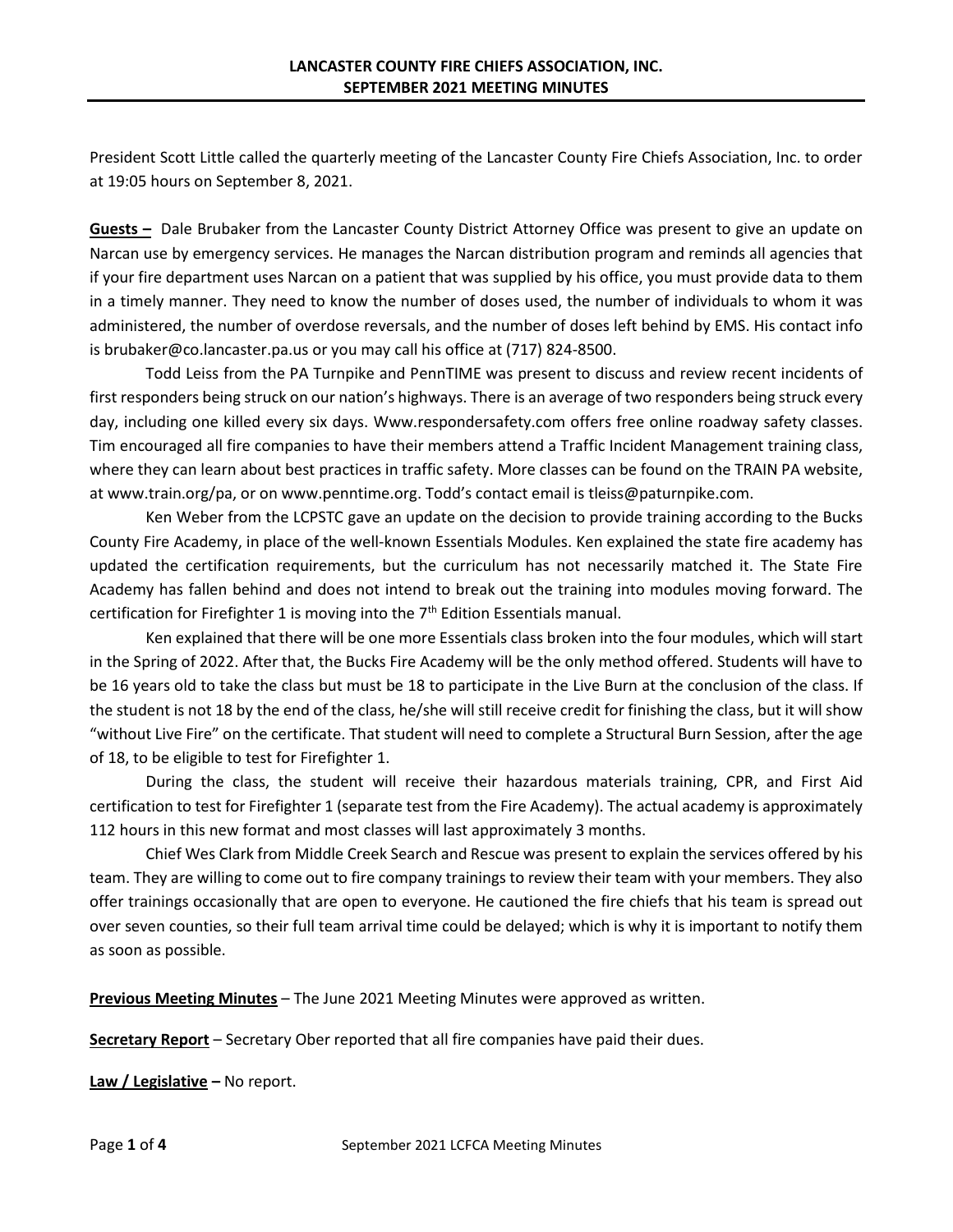## **Fire Marshal –** No report.

**LCWC / Communications –** Mike Weaver reported that Jeff Garner has retired and is now working for PEMA. Matt Shenk has been promoted to Operational Manager, in charge of Technical Services.

Ann Weller reported they are still working on updating the Incident Type protocols and its interface with the CAD. She will provide more information at the December Chiefs Meeting, as the goal is to go live with it by January 1st.

Matt Shenk reported that Radio Maintenance Inc. (RMI) in Berks County is now programming Kenwood radios, not B Moyer Radio.

Brett Fassnacht shared information on the new Critical Property Information that will now be available to fire companies in WebCAD. Premise alerts can be submitted to aid responder safety, as well as general information. Information relating to hazardous materials storage, Knox Box location, SARA Title facility info, etc. can be submitted to be entered into this field. The form to submit your information is on LCWC's website, under the Agency Resources tab. As this moves forward, more features could possibly be added as well.

**Lancaster County Emergency Management –** Phil Colvin reminded everyone that we are in significant weather time and to be prepared for such. He reported on the request from PEMA for boat resources to aid in other counties and said this could become more normal under the Pennsylvania Intrastate Mutual Aid System (PIMAS) for major incidents or events. Phil also advised that there will be a survey sent to the fire companies soon seeking information about the use of drones.

**Lancaster County Public Safety Training Center –** Ken Weber reported that they will be changing their phone system and might not have a fax resource in the future. He reminded everyone of the 9/11 Ceremony on Friday, September  $10<sup>th</sup>$  at the Training Center.

## **Lancaster County Fireman's Association –** No report.

**EAST Committee** – No report.

**Golf Tournament** – President Little read an email from Committee Chairman Kurt Gehman thanking those who played, helped to get sponsors, and helped at the event. Adding a second flight increased the number of players to 256, however, total income was only slightly higher from the previous years' events with only one flight. The profit was right around \$17,000 this year. President Little also stated that Kurt Gehman and Rick Kane have decided to step down as the Chairmen of the committee, so we will need some other members to step up and help lead the tournament next year.

**Leadership Development (Training) Committee –** Chairman David King was not present but sent information that he is looking for members to serve on the committee and is asking for ideas for training events.

**Radio Advisory Committee –** Chairman Dean Gantz Jr. was not present but advised the committee is working with LCWC on the new incident type protocols. Moving forward, they will be focusing on working on a 20-minute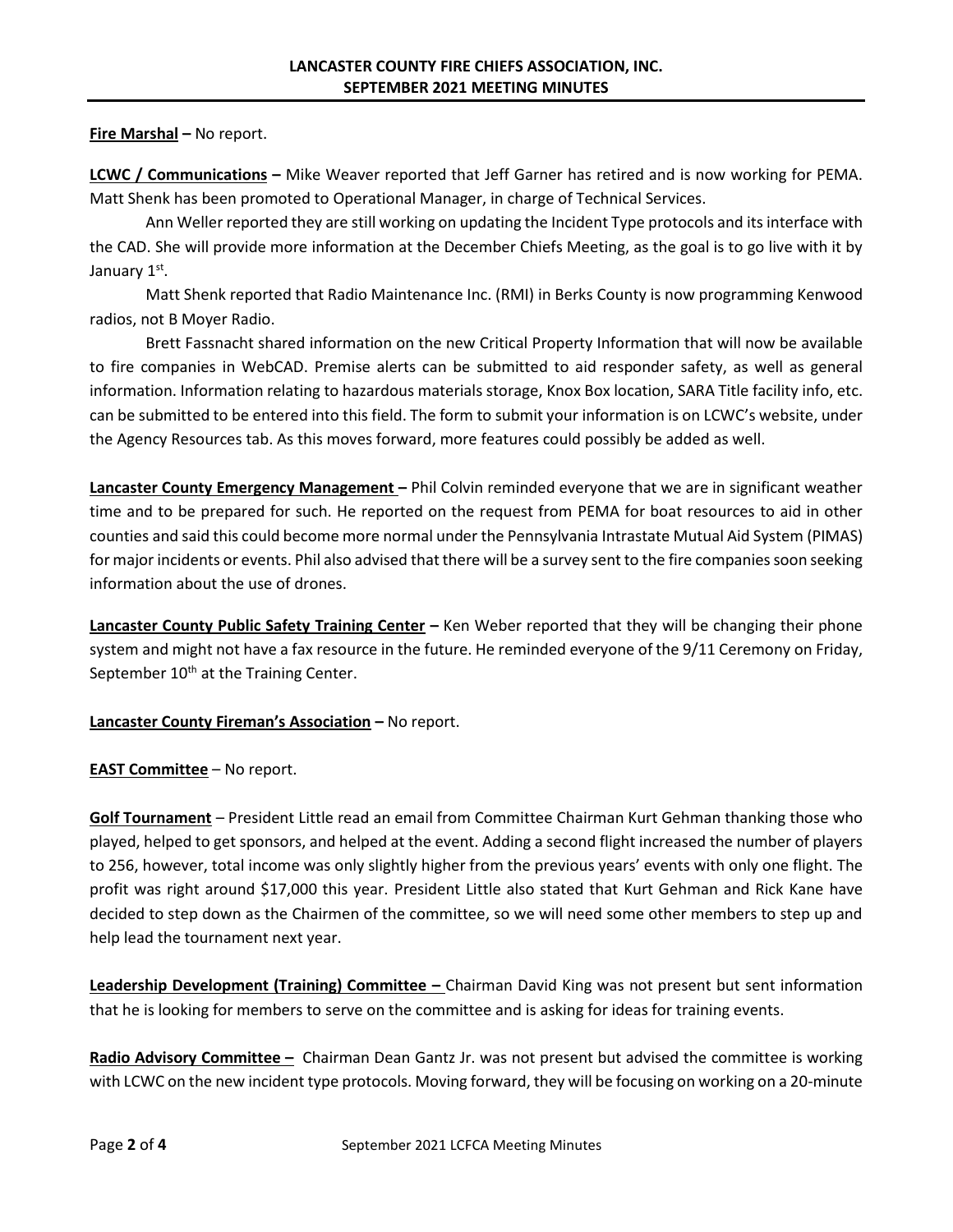checklist to aid the dispatchers' support of the incident commanders, and approved radio terminology, in joint effort with the EMS Council.

**Readiness Committee –** President Little reported that Chairman Rick Kane will be seeking assistance to help update the Chiefs Handbook, which was last updated in the early 2000's.

**Standards Committee –** Chairman Craig Rhineer Jr. presented the guidelines for standardized arrival instructions for  $1<sup>st</sup>$ , 2<sup>nd</sup>, and 3<sup>rd</sup> arriving engines and first-arriving truck. He stated he was also asked to create a "rural" guideline that includes the use of tankers and rescues, as well as a first-arriving chief officer checklist. He said those would follow the vote on this topic. There was no additional questions or comments at the meeting on this guideline. A formal vote on this guideline will take place at the December meeting, with every fire company getting one (1) vote. Letters will be sent to each company prior to the meeting about the vote.

Craig also shared that they will be working to update some of the standards, specifically the Rescue standard, since battery-powered rescue tools are becoming more common.

Another topic that the committee will be tackling in the future is the standardization of the qualifications of an interior firefighter, which also leads to the reporting of staffing when responding to calls.

**Sustainment Committee –** Committee Member Bill Hall reported that part of the committee's role is to seek grant opportunities for the county fire companies. He shared that an idea is being discussed to consider pursuing a grant to help with disposal of unused firefighting foam and to purchase replacement foam.

**Unfinished Business** – Phil Colvin will be working with Secretary Ober to create a new LCFCA website.

Pulse Point is still a work in progress (creation of an app to alert for cardiac arrests, funded by a grant from LGH).

EMS units have been removed from the dispatch of gas leaks (with no patients), after a vote of 34 in favor to 16 against.

**New Business –** No new business was discussed.

**Treasurer's Report –** Duane Ober read the Treasurer's Report for Rick Harrison – the current balance in the Checking Account is \$23,114.53. Since the June meeting, a \$5,000 donation was made to the Training Center Foundation for the purchase of hose and nozzles; nearly all other expenses were related to the golf tournament, as was the income. Total funds available in the Money Market account is \$83,805.27, for a total balance on hand of \$106,919.80.

Secretary Ober also shared that income YTD is \$47,515 and expenses YTD are \$53,966.72. The Treasurer's report was approved as shared.

**Open Discussion –** As part of the Treasurer's report, Ken Weber also shared that the Training Center Foundation has been making a lot of improvements at the Training Center, such as improvements with the facility props and equipment. The support by the Chiefs Association has also been a great help to the Training Center.